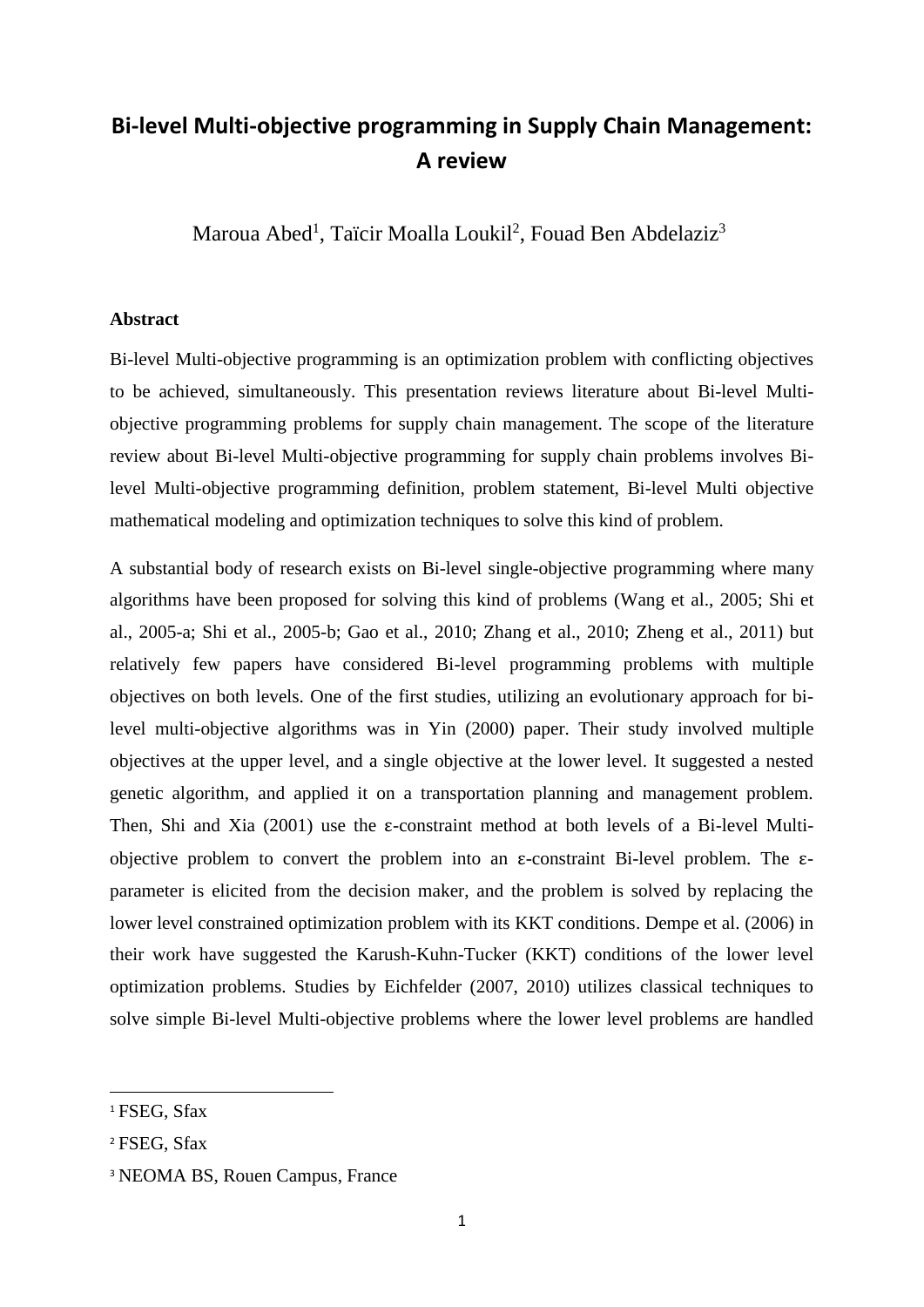using a numerical optimization techniques, and the upper level problem is handled using an adaptive exhaustive search method.

Zhang et al. (2007) in their work considered a company scenario where a leader may be interested in maximizing net profit of the company and quality of products, and the follower may maximize his own net profit and worker satisfaction. Later, Deb and Sinha (2010) proposed a hybrid bi-level evolutionary multi-objective optimization algorithm approach coupled with local search. Their work provided a suite of test problems for bi-level multiobjective optimization.

Wang and Ehrgott (2011) have proposed a transportation problem of a tolled road network where the objectives at the upper level are to minimize system travel time and total vehicle emissions. In their work, the upper level is an optimization task necessary for the planning organization and the lower level is a network equilibrium problem of traffic flow which results from the tax proposed by the planning organization. The lower level decision makers are users, who have two objectives in their mind, namely, minimize travel time and minimize toll cost.

**Keywords:** Bi-level programming, Bi-level Multi-objective programming, Supply chain management, Optimization techniques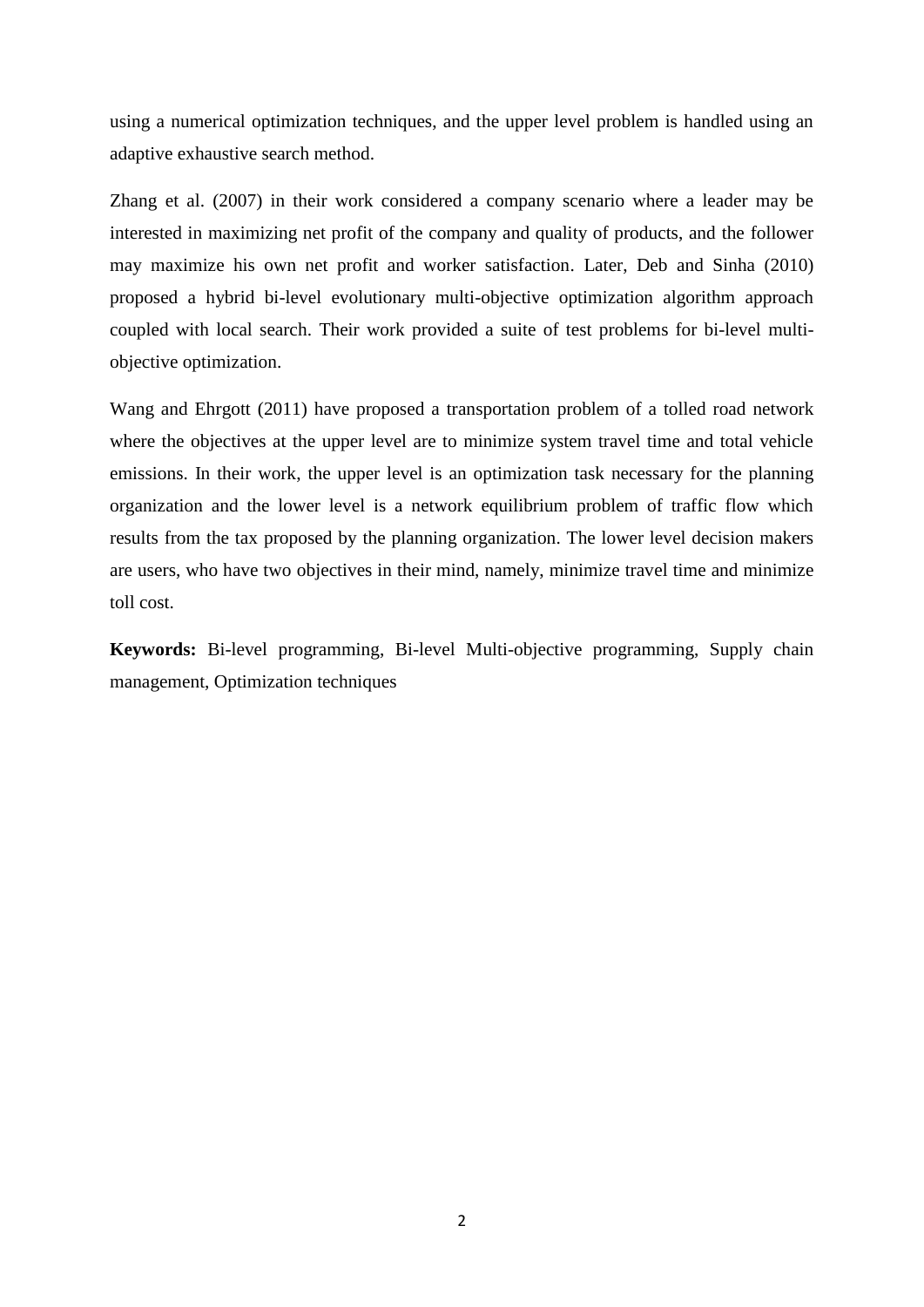## **References**

Deb K., Sinha A., (2010): An efficient and accurate solution methodology for bilevel multiobjective programming problems using a hybrid evolutionary-local-search algorithm, Evolutionary computation, 18, 403-449.

Dempe, S., Dutta, J., and Lohse, S. (2006): Optimality conditions for bilevel programming problems. Optimization, 55(56), 505–524.

Eichfelder, G. (2007): Solving nonlinear multiobjective bilevel optimization problems with coupled upper level constraints, Technical Report Preprint No. 320, Preprint-Series of the Institute of Applied Mathematics, Univ. Erlangen-Närnberg, Germany.

Eichfelder, G., (2010): Multiobjective bilevel optimization, [Mathematical Programming,](https://link.springer.com/journal/10107) 123, [2,](https://link.springer.com/journal/10107/123/2/page/1) 419–449.

Gao Y., Zhang G., Lu J., & Wee H.M., (2010): Particle swarm optimization for bi-level pricing problems in supply chains, Journal of Global Optimization, 51, 245-254.

Shi, X., Xia, H.S. (2001): Model and interactive algorithm of bi-level multiobjective decisionmaking with multiple interconnected decision makers, Journal of Multi-Criteria Decision Analysis, 10(1), 27–34.

Shi C., Lu J., & Zhang G., (2005-a): An extended Kth-best approach for linear bilevel programming, Applied Mathematics and Computation, 164, 843-855.

Shi C., Lu J., & Zhang G., (2005-b): An extended Kuhn–Tucker approach for linear bilevel programming, Applied Mathematics and Computation, 162, 51-63.

Wang Y., Jiao Y-C. & Li H., (2005): An evolutionary algorithm for solving nonlinear bilevel programming based on a new constraint-handling scheme, IEEE Transactions on Systems, Man, and Cybernetics, Part C: Applications and Reviews, 35, 221-232.

Yin Y., (2000): Genetic algorithm based approach for bilevel programming models, Journal of Transportation Engineering, 126, 115-120.

Zhang, G., Liu, J., Dillon, T. (2007): Decntralized multi-objective bilevel decision making with fuzzy demands, Knowledge-Based Systems, 20, 495–507.